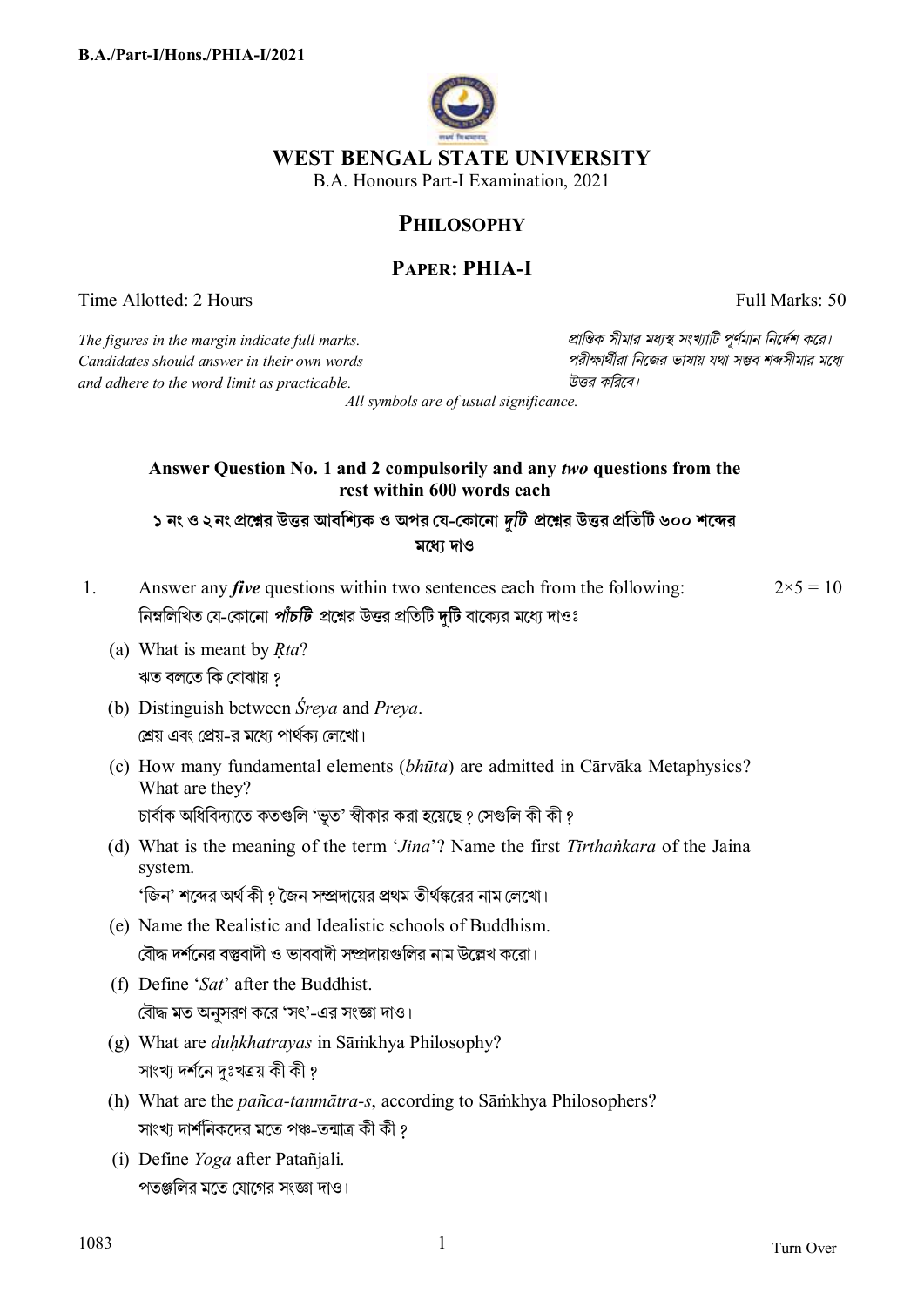### **B.A./Part-I/Hons./PHIA-I/2021**

- (j) What is *cittabhūmi*, according to Yoga Philosophy? যোগ দর্শন অনসারে চিত্তভমি কি ?
- (k) Which Mīmāṁsā school admits 'anupalabdhi' as a separate pramāṇa and which Mīmāṁsā school denies it? কোন মীমাংসা সম্প্রদায় অনুপলব্ধিকে পৃথক প্রমাণরূপে স্বীকার করে এবং কোন সম্প্রদায় তা করে না ?
- (l) How many kinds of *Śakti* of *Māyā* are admitted in Advaita Vedānta Philosophy and what are these?

অদ্বৈত বেদান্ত দর্শনে মায়ার কয় প্রকার শক্তি স্বীকার করা হয় ? সেগুলি কী কী ?

- 2. Answer any *two* questions within 150 words each from the following: নিম্নলিখিত যে-কোনো *দুটি প্র*শ্নের উত্তর প্রতিটি ১৫০ শব্দের মধ্যে দাওঃ  $5 \times 2 = 10$ 
	- (a) "*Śabda* is not a means of valid knowledge" What are the arguments given by Carvakas in favour of this view?

''শব্দ প্রমাণ নয়''— চার্বাকদের এই মতের অনুকলে যুক্তিগুলি কি ?

- (b) Explain the 'Four Noble Truths' accepted in Buddhist Philosophy. বৌদ্ধ দর্শনে স্বীকত আর্য-সতা চতষ্টয় ব্যাখ্যা করো।
- (c) Explain briefly different types of *laukika sannikaŗṣa* with examples after Nyāya Philosophy. ন্যায়মত অনসারে বিভিন্ন প্রকার লৌকিক সন্নিকর্ষ দষ্টান্তসহ আলোচনা করো।
- (d) Enumerate the different types of *saṁsargābhāva* after Vaiśẹsika Philosophy. বৈশেষিক দর্শন অনুসারে বিভিন্ন প্রকার সংসর্গাভাব আলোচনা করো।
- (e) What are the arguments of Sāṁkhya Philosophers in favour of plurality of *Puruṣa*?

বহুপুরুষবাদের সপক্ষে সাংখ্য দার্শনিকদের যুক্তিগুলি কী ?

- (f) Discuss briefly the Yoga concept of God. যোগদর্শন অনুসারে ঈশ্বরের স্বরূপ সংক্ষেপে আলোচনা করো।
- (g) Explain *Samādhi* in Yoga system. যোগদর্শনে সমাধি ব্যাখ্যা করো।
- (h) What is Sattātraividhyavāda? Briefly narrate its varieties after Advaita Vedānta Philosophy. সত্তাত্রৈবিধ্যবাদ কী ? অদ্বৈত বেদান্ত মতানুসারে এর প্রকারগুলির সংক্ষিপ্ত বিবরণ দাও।
- 3. Critically discuss the Cārvāka theory of '*Dehātmavāda*'. চার্বাকদের দেহাত্মবাদ সবিচার আলোচনা করো। 15
- 4. Explain Jaina theory of *Syādvāda*. Is this a form of scepticism? `জেন স্যাদবাদ আলোচনা করো। এই মতটি কি এক ধরনের সংশয়বাদ *গ* 12+3
- 5. Discuss Bauddha *Kṣṇabhaṅgavāda*. Is this view tenable? বৌদ্ধ ক্ষণভঙ্গবাদ আলোচনা করো। এই মতটি কি যুক্তিসঙ্গত ?  $10+5$